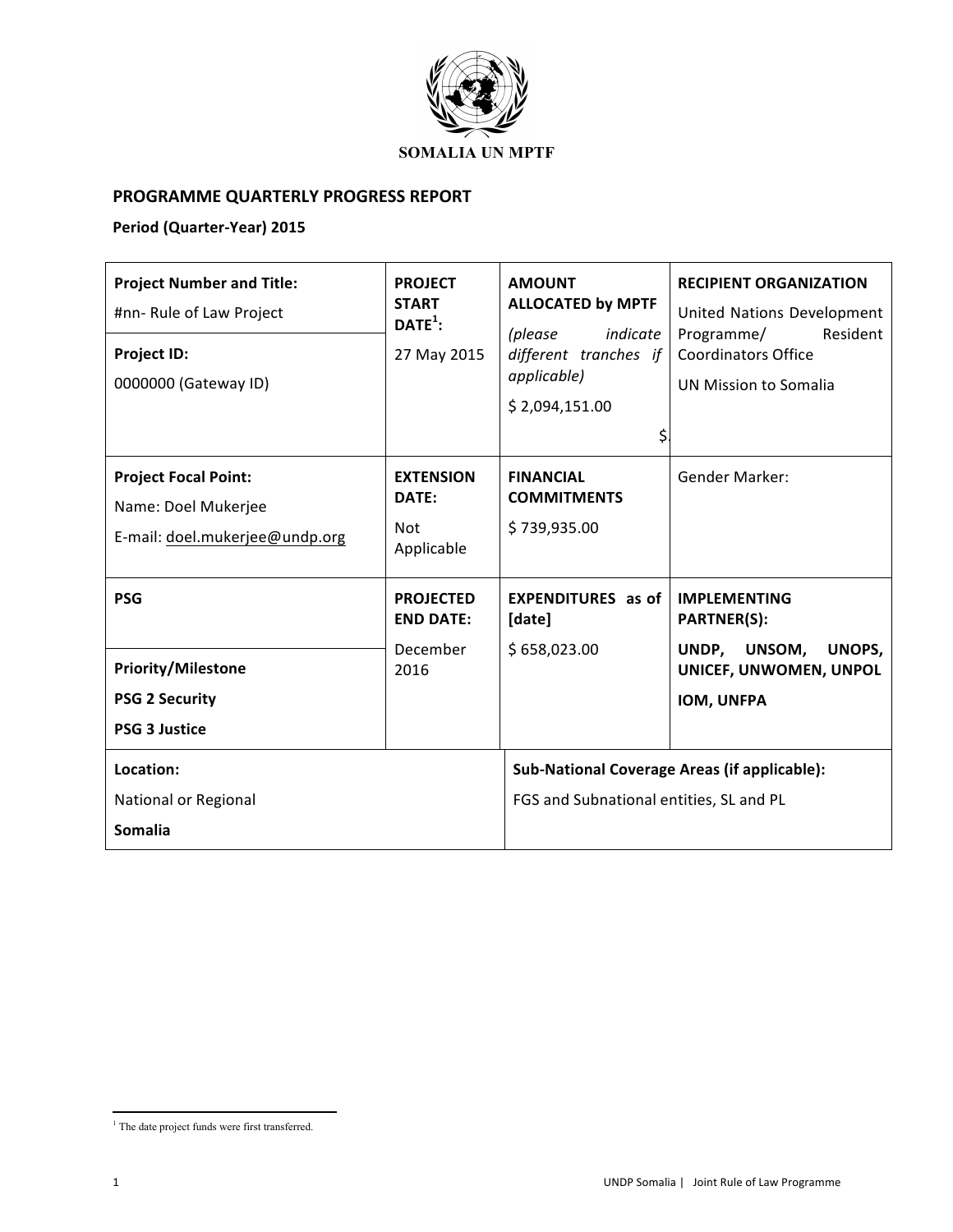

## **SITUATION UPDATE**

With the endorsement of the Joint Rule of Law Programme document in May 2015, both the Justice and Corrections component (previously known as the Access to Justice Project) and the Police (previously known as the Civilian Police) merged under one UNDP Rule of Law Project in support to the Joint UN Rule of Law Programme. Activities are operational in all three regions including the Federal Level (FL), Puntland (PL) and Somaliland (SL).

However, Funding for the police under PSG 2 has been limited. During the period under consideration, UNDP received USD 49,000 for the implementation of its activities in 2015 at the FL (including PL), therefore many activities meant to be rolled out are delayed.

Throughout Q3 and Q4, the security situation in Mogadishu remained volatile with frequent security alerts. In Q3, there were two critical attacks, the bombing of the Jazeera Hotel on 26 July and the attack against a UN convoy departing Villa Somalia on 21 September. These have continued to limit the number of visits by international staff with counterparts and partners.

The Prime Minister appointed a new Permanent Secretary, Mr. Ismail Jim'ale Alasow, for the Ministry of Justice (MOJ) on 20 August and he officially took office on 14 September. Mr. Alasow was formerly a Permanent Secretary at the Ministry of Interior and Federalism (MOIF). UNDP continued to engage with the police and community, and work on projects. There has been the appointment of a new Police Commissioner in 30 April 2015, Mohamed Hassan Mohamud. Since his appointment, who he has initiated literacy testing for upper ranking officers.

On 22nd September 2015 there was recruitment fair for the community oriented policing youth volunteer team where 317 candidates showed interest (F: 140, M: 177) and 200 were chosen to be Youth Volunteers to complete community service duties. This demonstrates that the community is willing to work with the police despite the challenges faced in bringing lasting peace to this region. In 2015, the Heegan Plan, a document which offers strategic guidance to the development of the Somali Police Force, was developed and discussions were initiated. Further, discussions commenced on establishing a new federal policing model where the intention is to put in place an integrated police model operating at two levels, the federal and regional. This will influence the future work of the police portion of the Joint Rule of Law Programme.

In PL, high risk security mitigation measures continue to be practiced due to an increase in Al-Shabaab presence. However, there were no specific security issues concerning UN staff since the Garowe incident on 20 April. The PL President appointed Abdirizak Mohamoud Afguduud as the new PL Police Force (PLPF) Commissioner. The first round of the biometric registration of PLPF started on 16th October and concluded on 11th November along with 45 days basic training at Armo academy and Abqaale police training camp. The total number of the registered officers is 1,315 (M: 1183, F: 132). PL Government financially assisted cost of training, and UNDP supported biometric registration. The second round will start in Q1, 2016. In September, the Office of the Attorney General (AGO) hired and trained 10 women graduate interns with UNDP support, selecting them from among the top 20 law graduates at the Faculty of Law of PL State University (PSU). On 7-9 December, an institutional capacity assessment of participating rule of law institutions which are supported by joint UN Rule of Law Programme undertaken by an international consultant.